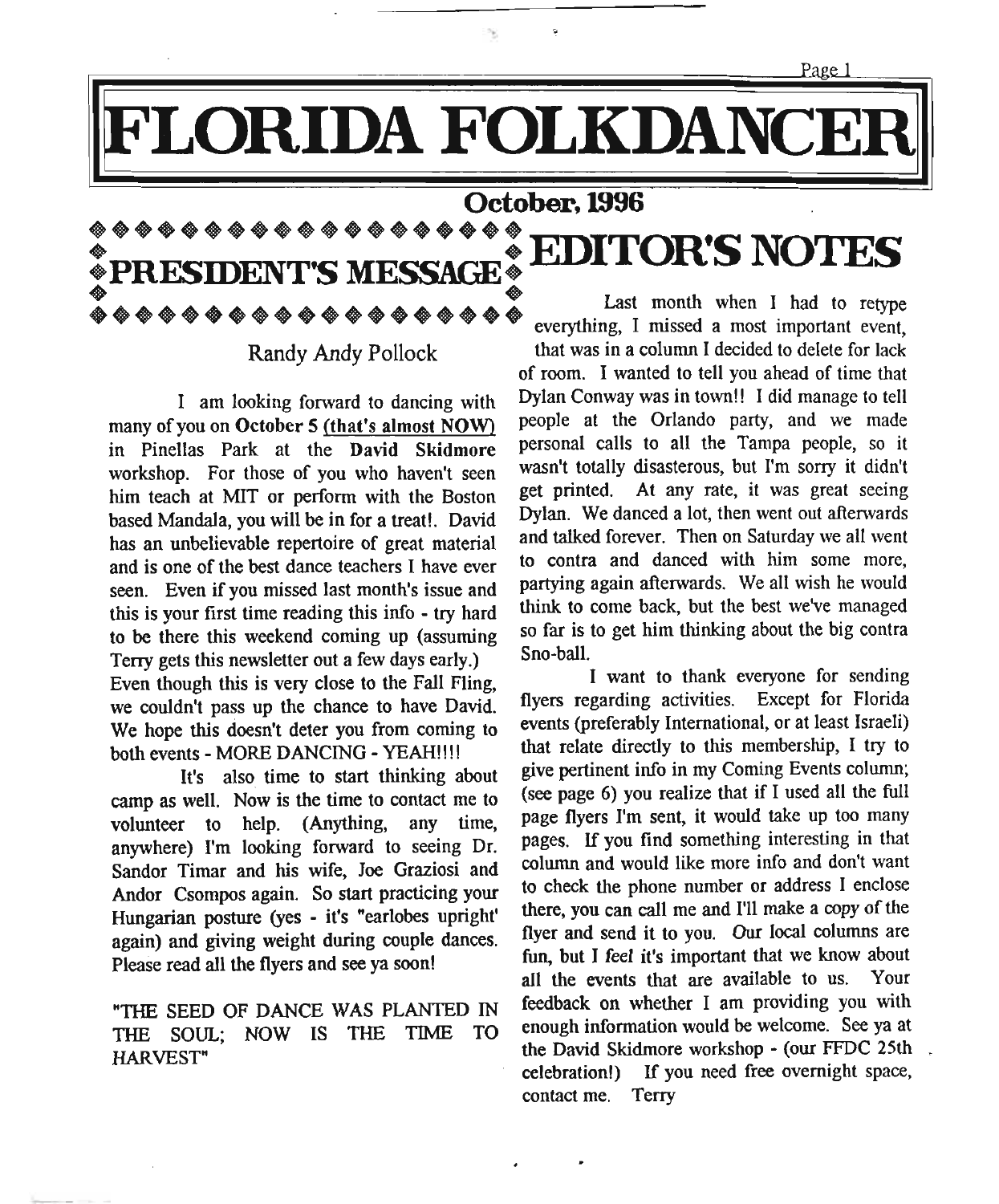

The Grapeviners have had a fruitful summer. A crop of new faces have joined the bunch including some men! We celebrated a couple of birthdays, mine for one. "No, John (Millett), not sweet 16 - Sweet Sixty!" We also celebrated Eva Stunkel's birthday. The Fort Myers group, The Folkswingers, joined in the festivities. They came decked out in their costumes and set up a camcorder to record new material for their performing group. I'm sure that they'll incorporate into their repertoire Ma Avarech, an Israeli couple dance demonstrated by Ike and Natalie Steinberg. It's always such a treat when the Fort Myers group joins us. This summer has been a season of dance swapping. Andy Pollock taught us Bicak. Andi Kapplin taught us many dances including Dror Yikra, which has been a favorite on the request list. Lou Paige's Tarantella Montevirginie has been a hit. He even went to the trouble of making a nifty chart of the 7 dance steps. I must say that the new Grapeviners' performance was smashing (with their shoes on, of course). Eva Stunkel taught quite a few dances. She plays the music and demonstrates before instructing. It's helpful to see the whole dance before working on its parts.

About a dozen of us attended the Scottish Weekend at Sebring. This has to be the biggest Folk Dancing bargain. For as little as \$62 per person, one can get a 2 nite stay at the quaint historical Kenilworth Lodge, two breakfasts, a BBQ lunch, a dinner, dance workshops, a mini-concert given by a young talented piper, 2 evening parties followed by a delectable spread provided by the Orlando Branch. If that's not enought, they throw in a Tshirt tool I mustn't forget the cameraderie. Thanks Orlando - yc.: sure know how to run a great weekend! - Ann Paige



Page 2

Went out looking at MiniDisk systems last night. Best Buy is selling of a Sony package with a MiniDisk deck and a portable player for under \$600. When you consider the price of the Marantz portable deck which many groups use, this seems like a good bargain. Square dance callers are starting to use the MiniOisks. They're not quite as good as CO's, but by all accounts are better than cassettes. Certainly a lot smaller. The five boxes of cassettes we carry around could be replaced by about 20 MO's - in a single box about  $2.5 \times 2.5 \times 5$ . And if you want to replace just one song on the disc - simple, just edit that track. The system does it without disturbing any other material. Was the old track not long enough? No problem, unless the disc is just totally full, it looks around and finds more blank space. The listener never knows.

> Durn, I have run on, haven't I. JohnOaly

P.S. NEED I REMIND YOU, THE FALL FLING IS JUST AROUND THE CORNER - (EVEN IF IT DOESN'T SEEM LIKE FALL YET).

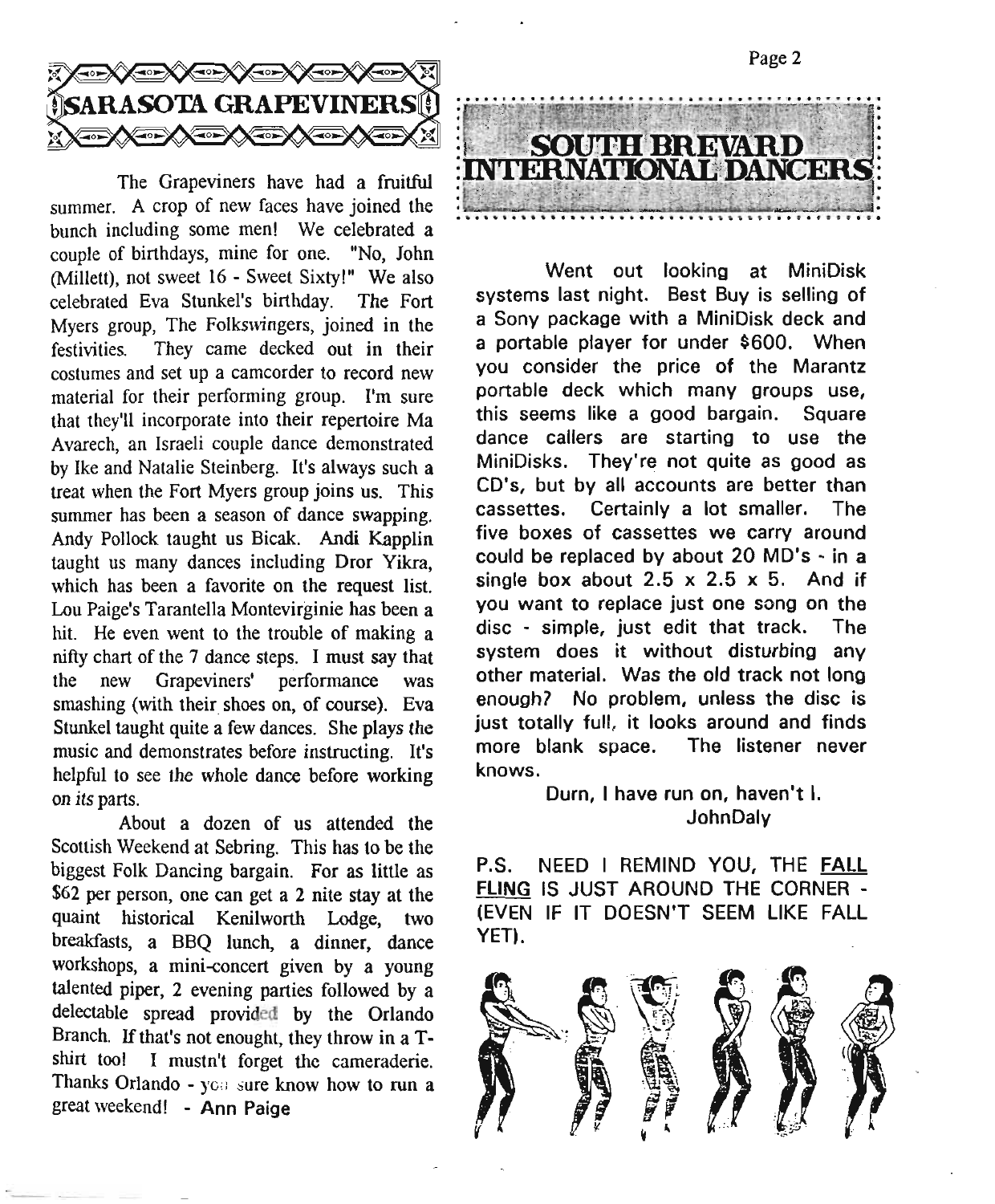# International FolkDances

taught by David Skidmore, from Boston • **• •**

in celebration of the F[orida Folk Dance Council's 25th Anniversary .**- -**

Saturday, October 5, 1996 at Pinellas Park Auditorium

10:00 a.m. - Noon  $1:30$  p.m. -  $5:00$  p.m. 8:00 p.m. - 11:00 p.m.

Workshop Workshop Dance Party

Sponsored by the FFDC For more information call  $(813) 882 - 4472$ 

 $515$ 

! 7690 59th st. N, Pinellas Park: From 1-275 take exit 15, ! go west on Gandy Blvd., continue over US 19 (34 St. N) onto Park Blvd. (74 Ave. N), go over Railroad Tracks, turn right onto 59 St. N, cross tracks again, and the auditorium will be on your left.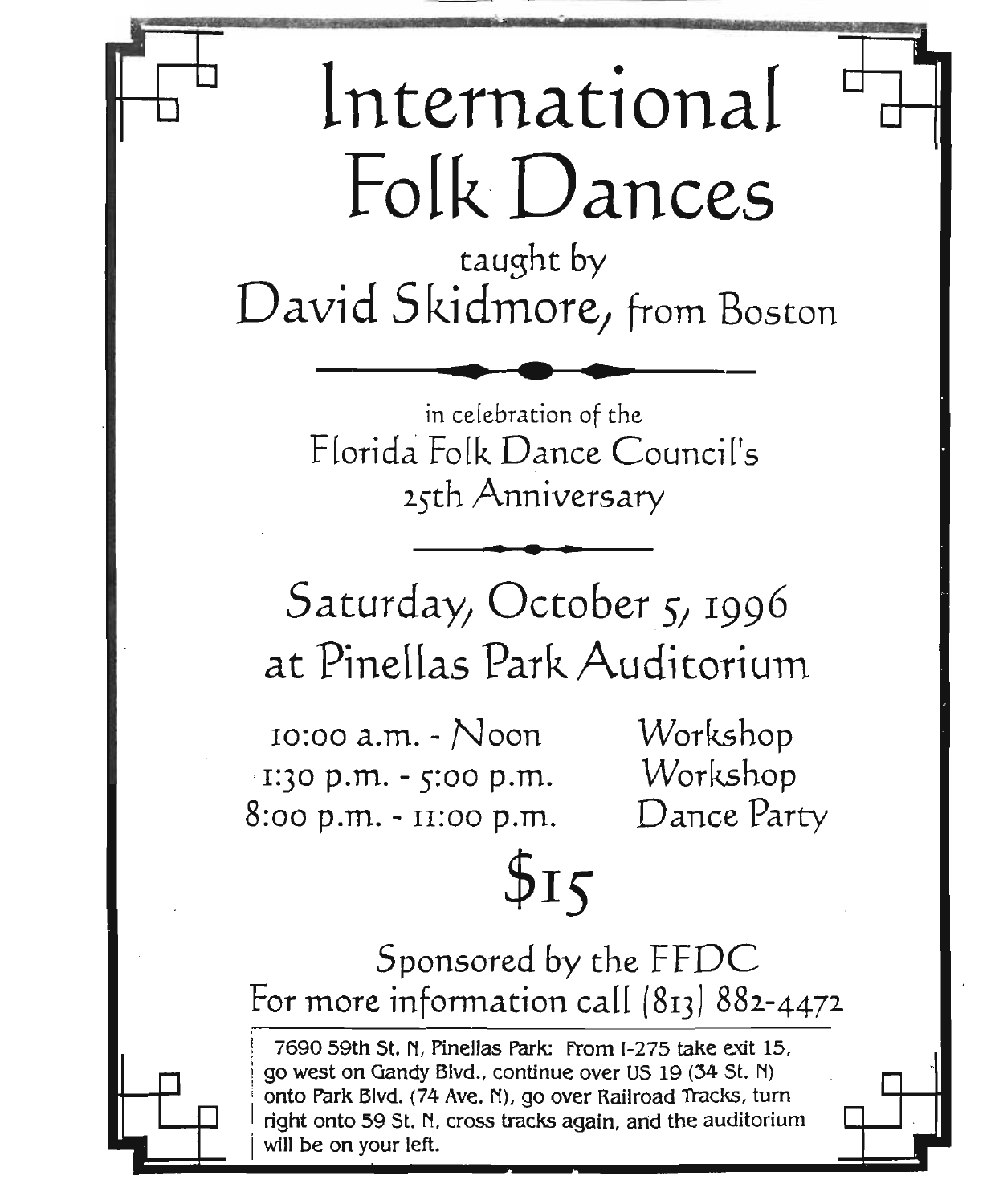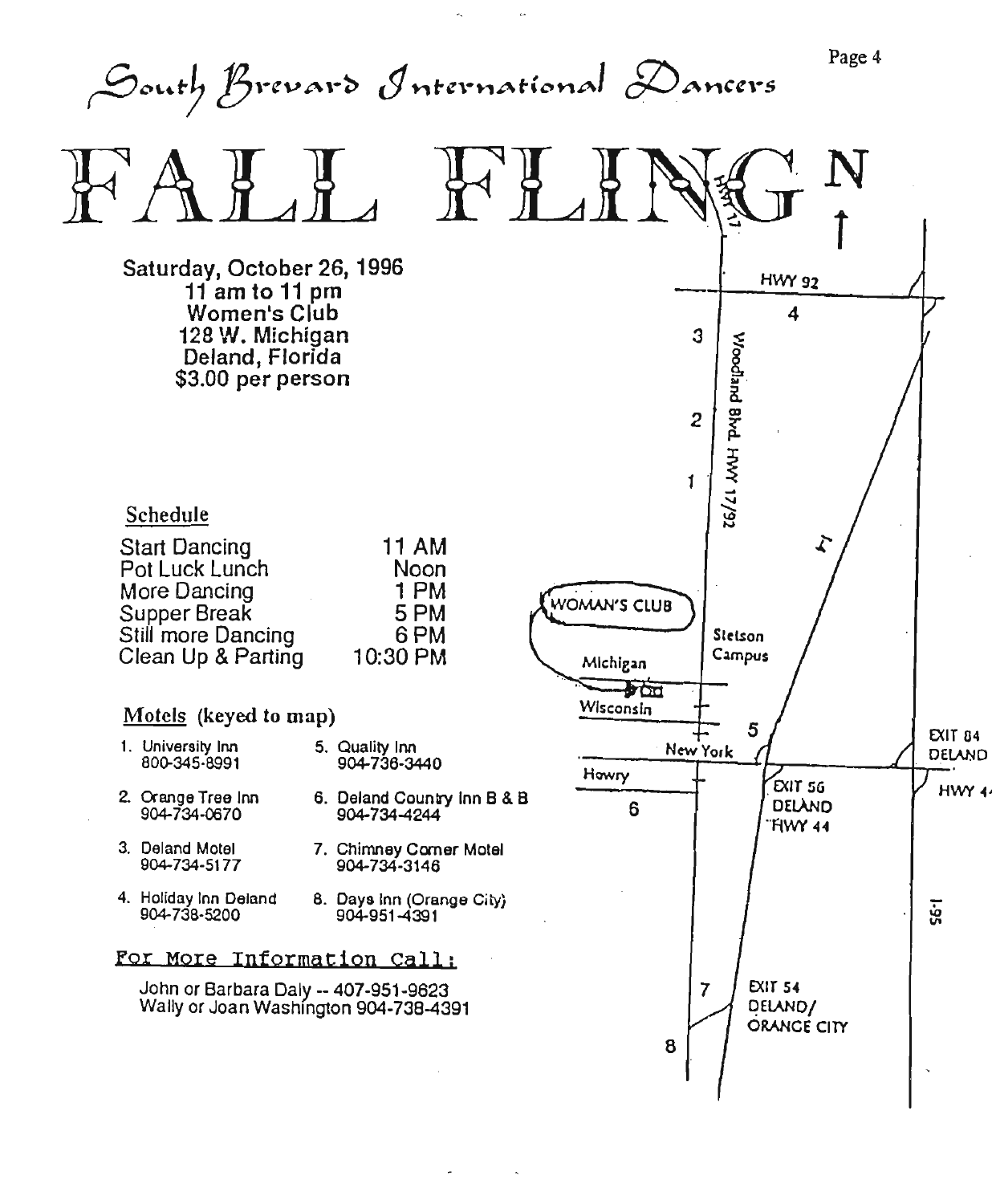



*:,-i:j*  $\ddot{\phantom{0}}$ 

## taught by **Mihai David**

Gainesville, Florida Sat. November 9th

Price:  $\sqrt{$15}$  (\$5 per session) Registration at door T:~~;:::';~~"~(}::-{~~ii'i&j~triit~it~~~fi;:  $10:00 - 12:30$  pm. Workshop (session 1)  $2.00 - 5:00$  pm. Workshop (session 2)  $8:00-11:00$  p.m. Dance Party Location: Trinity Methodist Church.<sup>\*</sup>  $\mathbf{1}$ .  $3536$  NW  $8t\hbar$   $A$   $v$ <sub>e</sub>  $\qquad \qquad$  $\frac{1}{2}$   $\frac{1}{2}$   $\frac{1}{2}$   $\frac{1}{2}$   $\frac{1}{2}$   $\frac{1}{2}$   $\frac{1}{2}$   $\frac{1}{2}$   $\frac{1}{2}$   $\frac{1}{2}$   $\frac{1}{2}$   $\frac{1}{2}$   $\frac{1}{2}$   $\frac{1}{2}$   $\frac{1}{2}$   $\frac{1}{2}$   $\frac{1}{2}$   $\frac{1}{2}$   $\frac{1}{2}$   $\frac{1}{2}$   $\frac{1}{2}$   $\frac{1}{2}$  *f~;;*



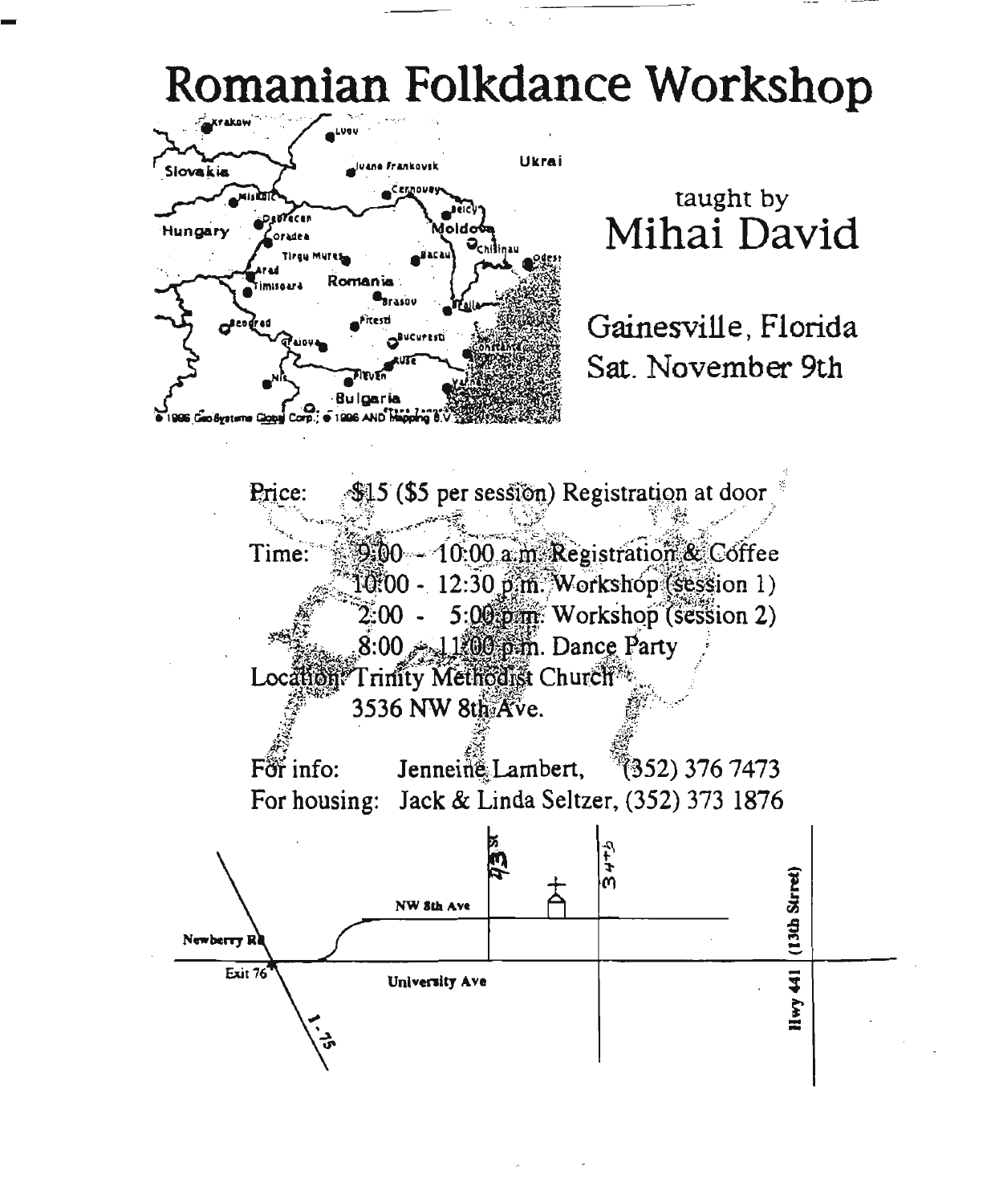

INTERNATIONAL WORKSHOP: Teacher: DAVID SKIDMORE, October 5, Pinellas Park Auditorium [See Flyer]

FAll FLING: October 6, Deland 11-11 {see Flyer}

IRISH CElLI: ( party and dance) SAFETY HARBOR RESORT, OCT. 11. 8:00 Call 726-1161

FOLKDANCE AND YOGA, Oct. 18-20. Ellenville NY, Jim Gold, 201-836-0362

BALKAN: Teacher: STEVE KOTANSKY NOVEMBER 1-3, New Orleans. Live Music. Call 504-486-2276 or email: BenWaMa@aol.com.

ROUMANIAN WORKSHOP: Teacher: MIHAl DAVID, November 9. Gainesville [See Flyer]

ISRAELI: Teachers: SHLOMO MAMAN, AVNER NAIM. Machol Miami 1996. Dec. 22-25, Call Peggy 305-891-1819.

RUSSIAN: Parksville, NY Teachers: Alexandre Antchoutine, Misha and Natasha Smirnov, Dec. 27-Jan.1. Jim Gold 201-836-0362

HAWAIIAN SWANG HOLIDAY with Danny and Ann Robinson, Jan. 7-22 (1997) 1-800 448-1266



Cbange of address: Circe Davenport and D.A. Tyler 2888 Jamaica St. Sarasota FL 34231 941-927-8159

Diane Kralick 9131 College Pkway Ste 13B Fort Myers, FL 33919-4827

New Members: Marie Armstrong P.O. Box 382 Oak Ridge, NC 27310

Jeana Kibei 12882 88th Ave. N. Largo, FL 33776 Phone: (has new Israeli group in St. Pete, meets Wednesdays - also monthly 1st Saturdays at Tampa JCC)

E-Mail Changes/Additions: Andi Kapplin:

AKAPPLIN@WORLDNET.ATT.NET Marilyn Rath: marcele@lotus.mpt.com.mk

#### Donations:

From Orlando International Folk Dance Ensemble to Olga Princi Fund

I'm looking for addresses for Arlene Fradkin and Myriam Lemay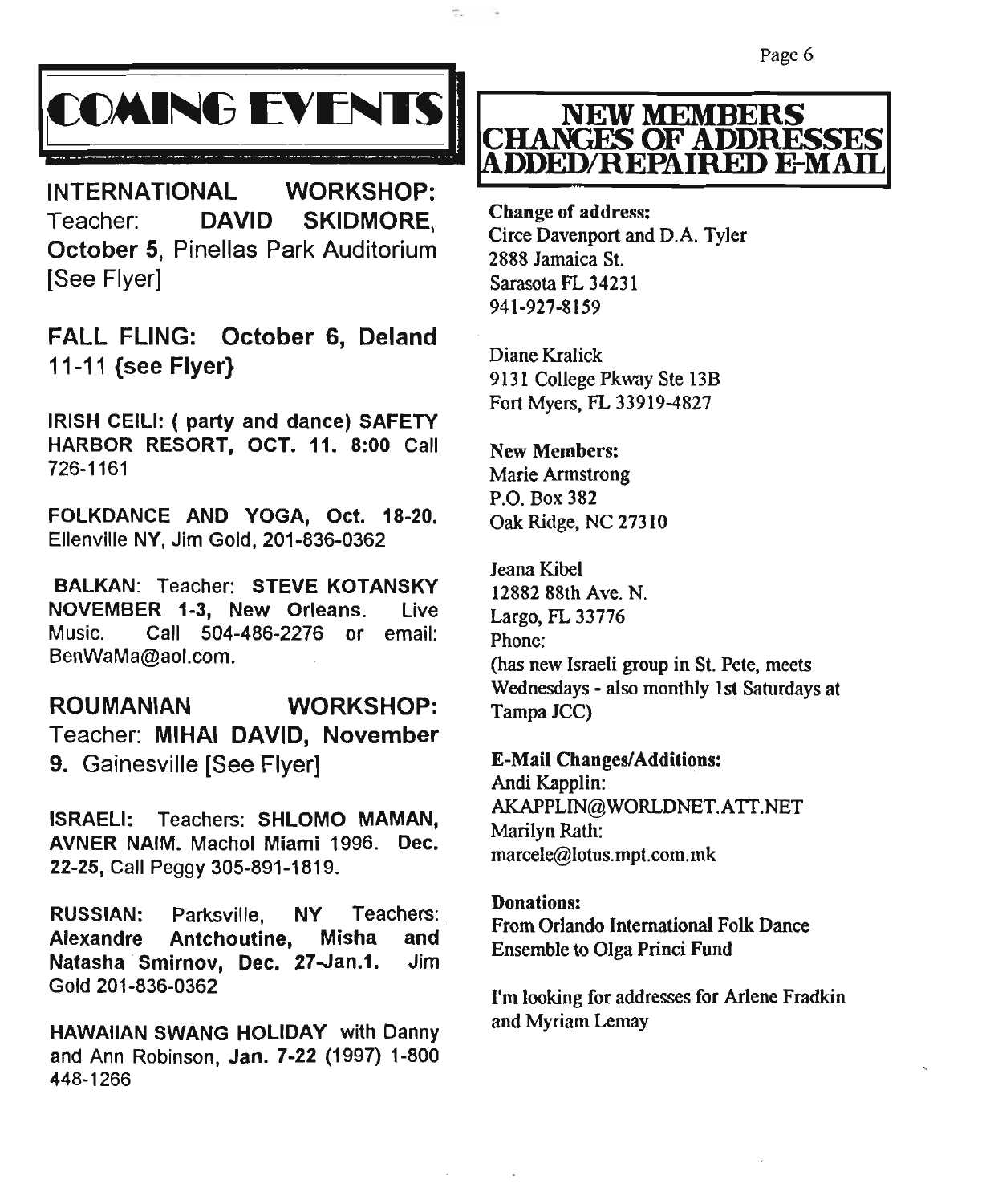

We suffered a great loss recently. Pedro Trakas passed away the beginning of September. he was an exxcellent dancer and singer and directed the International Singers and Dancers for many many years. His wife Anna., (now retired) was the Executive Director of SPIFFS, and he played a very important role in the success of the singing and dancing groups. Our sympathy to Anna and his daughter Joanne Baizan. I only had a year with him and enjoyed every minute of it. he was always enthausiastic and energetic and could dance a mean tango. We all miss him greatly and wonder how we will get along without him.

The fall seems to have brought with it people anxious for performances, Trying towork around everyone's schedules is difficult at times. There are so many places that want performances during the weekdays! Slometimes I have to go out and do them by myself or we have to cancel.

I have added another time slot to my Middle Eastern Dance classes on Wednesdays at Bay Vista Recreation Center here in St. Pete - 7:30 to 9:00 p.m. It looks like I may also teach on Thursday evenings either at SPIFFS or some other location.

The Sahnobar Dance Freemble is going to be performing at the Festival of the Nile in Orlando on Oct. 11 and Epcot on Oct. 12 and 13. A kind of mini tour in Orlando. We are all very escited. We will also be performing with our band (a totally live show) at the Theatre of Memory in High Springs on Oct. 26. On Nov. 2, we will perform at SPIFFS International Ball at the Coliseum. This is a colorful event. The flags of all countries that are members (we presently have 55 different ethnic groups) of

SPIFFS will be along thestage. Most of the groups come dressed in their native outfit. Each group chooses an ambassador. We are served dinner, entertained, then a band plays and we all dance the night away on the biggest dance floor you have ever seen! If anyone is interested in attending let me know, i think the tickets are \$25.

Well, hope to see everyone at the workshop on October *S.* Happy Dancing karen sun ray



[Clocks - ticking away - come this weekend]

Andy, Bill Schwarz and Terry went to the Gainesville Swing and Lindy Hop - great fun!

Performance coming up end of September for an International Day at Curtis Hixon Park - we're still managing to get enough together to do a nice little 15 -20 minute piece. Still would be nice if some new blood wandered into Tampa...

Our "back to Friday night" group is going nicely. We enjoy our new digs. Last Friday, my daughters threw me a surprise birthday party - at the Center, managed to get the contra dancers to change their Friday venue to Kate Jackson, so dancing and fun (to live music) was had by all and I really was surprised! Couldn't have been nicer. The band, headed by Kathy Aagard, learned some international numbers for the occasion. It was terrific! Thanks to all dancers who contributed in some way - it really helped me over that horrid humpl

See you soon, I hope.